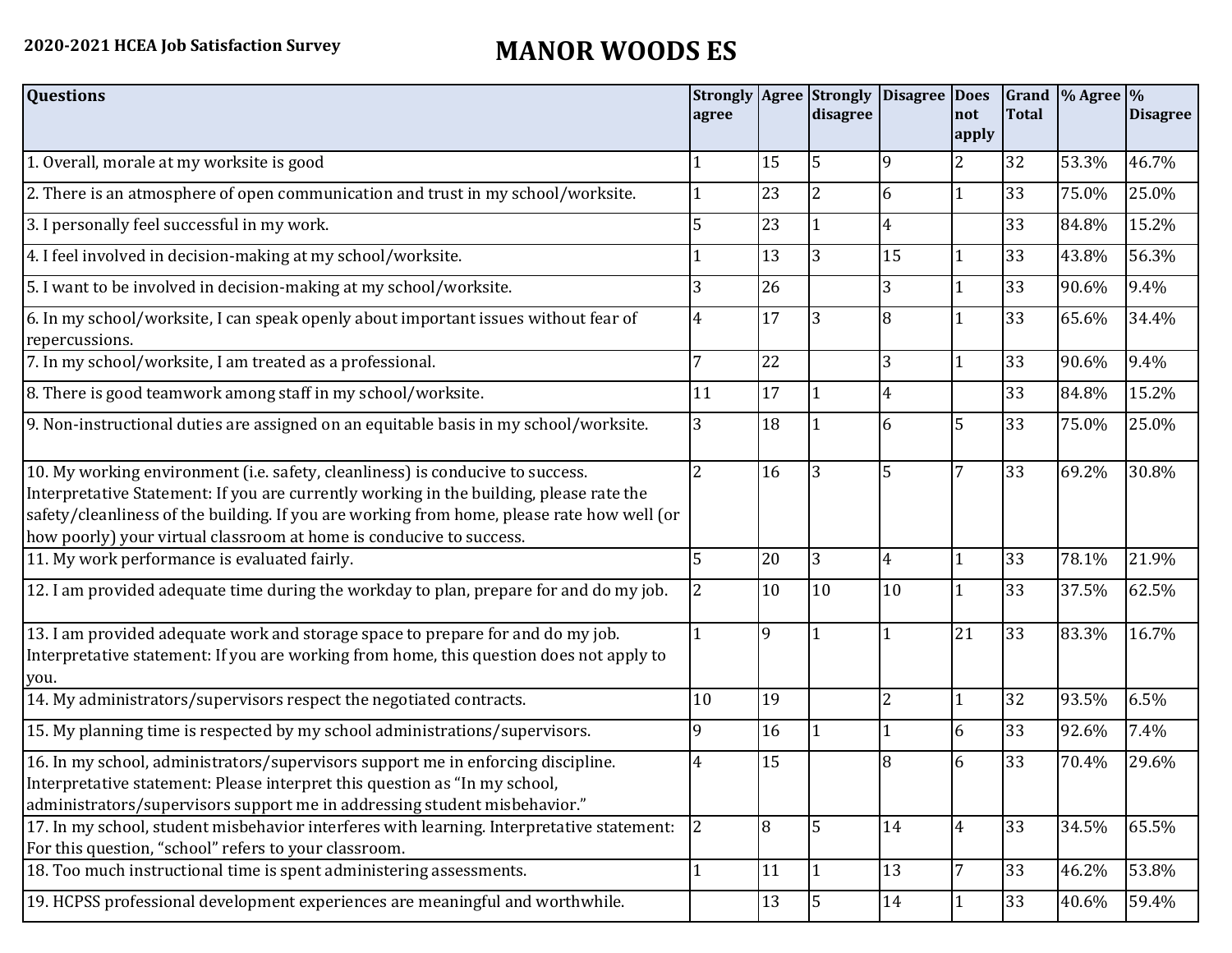## **2020-2021 HCEA Job Satisfaction Survey MANOR WOODS ES**

| 20. Increased workload has contributed to a decline in my morale.                                                                                          | 8              | 13             | 3              | 9              |                | 33 | 63.6% | 36.4% |
|------------------------------------------------------------------------------------------------------------------------------------------------------------|----------------|----------------|----------------|----------------|----------------|----|-------|-------|
| 21. I am paid fairly.                                                                                                                                      |                | 13             | l8             | 12             |                | 33 | 39.4% | 60.6% |
| 22. I have confidence in the leadership exhibited by the HCPSS Superintendent.                                                                             | 4              | 25             |                | 4              |                | 33 | 87.9% | 12.1% |
| 23. I have confidence in the leadership exhibited by the Howard County Board of<br>Education.                                                              |                | 19             |                | 10             |                | 31 | 64.5% | 35.5% |
| 24. I have confidence in the leadership exhibited by the Howard County Education<br>Association (HCEA).                                                    | 12             | 19             | $\overline{2}$ |                |                | 33 | 93.9% | 6.1%  |
| 25. I feel that HCPSS offers me the possibility of advancing professionally in the field of<br>education.                                                  | 2              | 23             | $\mathbf 1$    | 3              | $\overline{4}$ | 33 | 86.2% | 13.8% |
| 26. In my position, I receive appropriate and adequate support and training.                                                                               | 3              | 21             | $\vert$ 1      | 7              |                | 32 | 75.0% | 25.0% |
| 27. During this current school year, I have experienced harassing behavior from<br>colleagues.                                                             |                |                | 17             | 15             |                | 33 | 3.0%  | 97.0% |
| 28. During this current school year, I have experienced harassing behavior from<br>administrators/supervisors.                                             |                |                | 20             | 11             |                | 33 | 3.1%  | 96.9% |
| 29. During this current school year, I have experienced harassing behavior from parents.                                                                   |                | $\overline{2}$ | 11             | 19             |                | 33 | 9.1%  | 90.9% |
| 30. At my school I spend most of my PIP time on non-instructional activities.                                                                              |                | 7              | 5              | 12             | 9              | 33 | 29.2% | 70.8% |
| 31. At my school our administrator includes time during PIP for teacher-initiated<br>collaboration.                                                        |                | 18             |                | 4              | 9              | 33 | 83.3% | 16.7% |
| 32. In my school, I spend too much time in meetings.                                                                                                       | 4              | 11             | $\overline{1}$ | 13             | $\overline{4}$ | 33 | 51.7% | 48.3% |
| 33. In my school, there is adequate support for special education students.                                                                                |                | 14             | 5              | 10             | $\overline{4}$ | 33 | 48.3% | 51.7% |
| 34. My administrator/supervisor provides people working from home with flexibility in<br>their workday.                                                    | 8              | 20             |                | 2              | 3              | 33 | 93.3% | 6.7%  |
| 35. My administrator/supervisor has reasonable expectations of workload for staff while<br>in virtual learning.                                            |                | 22             | $\overline{2}$ | $\overline{2}$ |                | 33 | 87.9% | 12.1% |
| 36. Students have adequate technology and tools (hardware/software/connectivity) to<br>participate in virtual learning.                                    | 8              | 20             |                | 5              |                | 33 | 84.8% | 15.2% |
| 37. Staff have adequate technology hardware (e.g. computers, document cameras, other<br>technology hardware) to meet the requirements of virtual learning. | $\overline{2}$ | 19             |                | 10             |                | 33 | 65.6% | 34.4% |
| 38. HCPSS has provided the software I need to do my job and collaborate with colleagues. 4                                                                 |                | 21             |                |                | 1              | 33 | 78.1% | 21.9% |
| 39. The software and online services provided by HCPSS to do my job are difficult and/or $\left 4\right $<br>time-consuming to use.                        |                | 13             | $\overline{2}$ | 13             |                | 33 | 53.1% | 46.9% |
| 40. In my class, I feel that students are engaged in virtual learning                                                                                      | 5              | 18             |                | 4              | 5              | 33 | 82.1% | 17.9% |